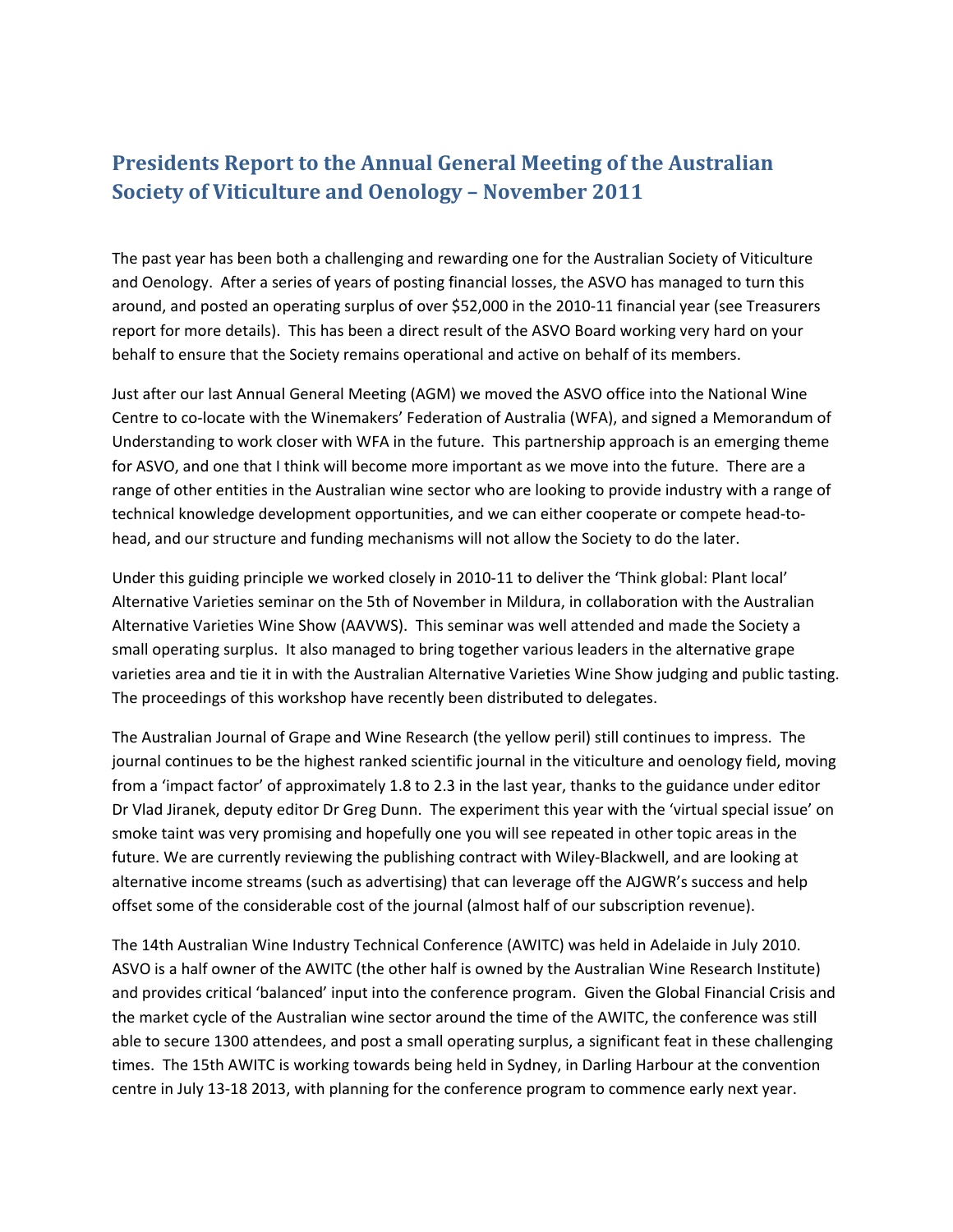In terms of ASVO staffing, the 2010-11 financial year has seen some changes, as we said goodbye to Ms Deb Robinson our then Executive Director, who had worked with ASVO for just over four years. We then appointed Ms Kirsty Bell to the part-time position of Administration Officer, who stayed with us for nearly 9 months, and moved on to take another role. We are very pleased to announce that we have appointed Chris Waters (from Waters & Waters Pty Ltd) as the ASVO Office Administration Manager, effective from 24 October 2011. Chris brings a wealth of experience and we look forward to working with Chris, and having Chris work for the Society in the future. We understand there have been some 'teething' issues as we have switched between different ASVO staff members, but I am confident that we have a solution in place that will service our members' needs in a highly effective and efficient manner.

Finally I want to thank the members of ASVO, those industry professionals who part with their hard earned cash every year to be a member of the their professional Society. Please know that your ASVO Board and staff are working very hard behind the scenes to ensure key benefits are delivered to you as a member! I would also like to take this opportunity to thank the Board and the members for allowing me to be your President for the last 2 years. It has been a position I have thoroughly enjoyed, and one I have taken very seriously. It's no secret the Society has faced, and continues to face some challenging times, but with some clear vision and hard work the Society will continue to be an important part of this great Australian wine industry!!

Yours Sincerely

m. And

Mark Krstic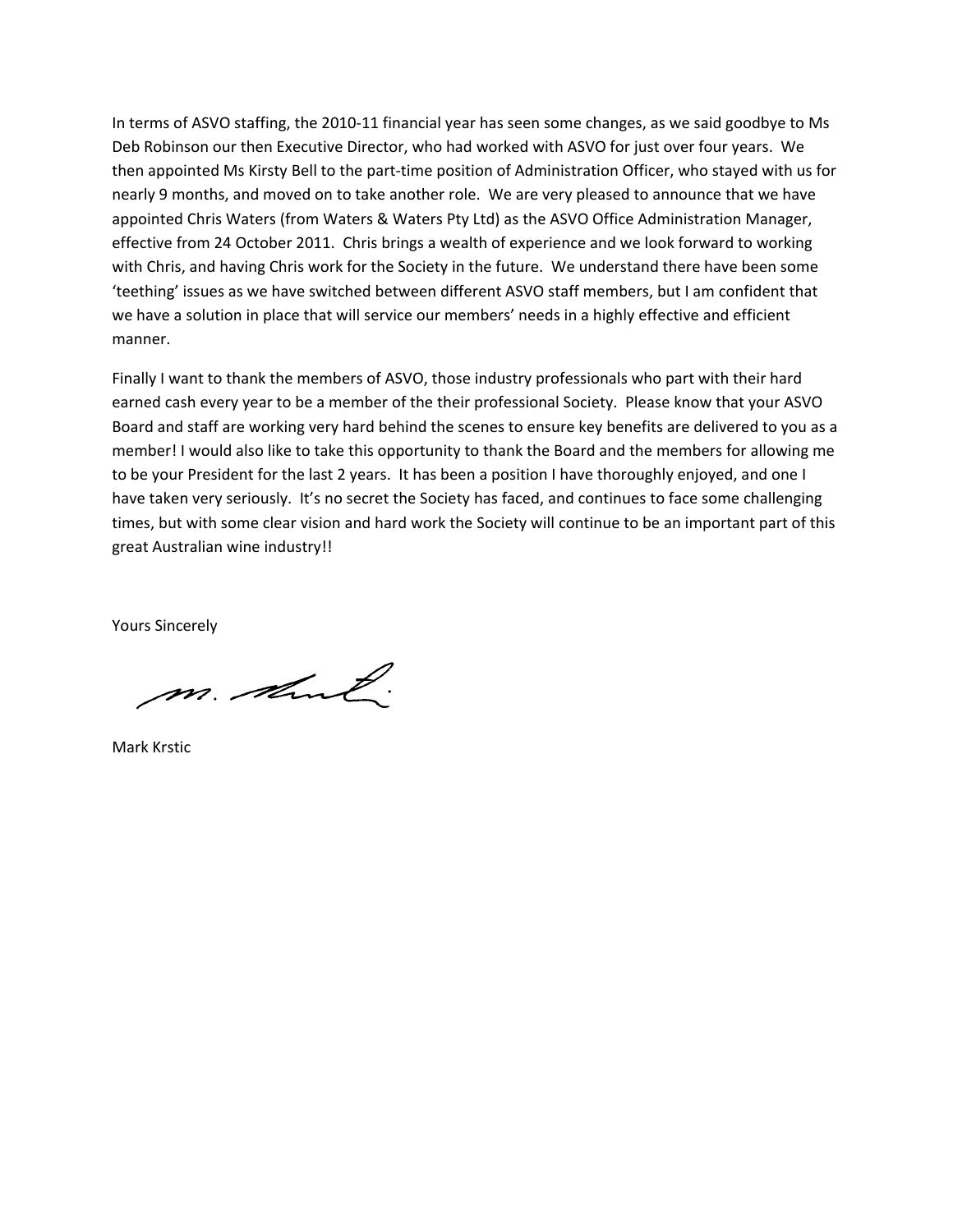## **AUSTRALIAN SOCIETY OF VITICULTURE AND OENOLOGY INC**

## **FINANCIAL REPORT**

## **FOR THE YEAR ENDED 30 JUNE 2011**

## **Page Item**

- 1 Statement by the Executive Board
- 2 Balance Sheet
- 3 Statement of Income & Expenditure
- 4 Notes to and Forming Part of the Accounts
- 5 Independent Audit Report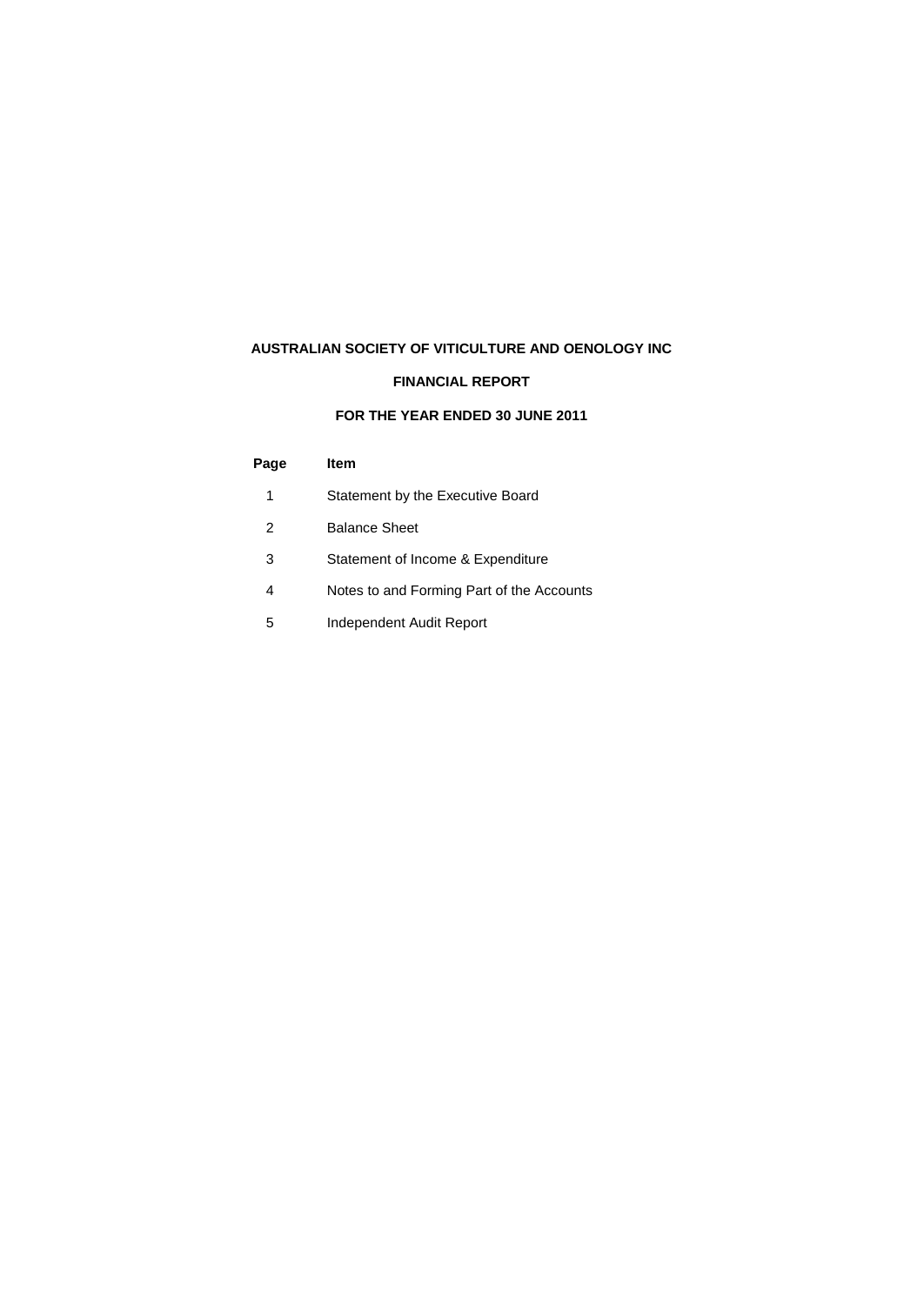#### **AUSTRALIAN SOCIETY OF VITICULTURE AND OENOLOGY INC**

#### **STATEMENT BY THE EXECUTIVE BOARD**

- (i) In the opinion of the Executive Board the accompanying financial report, as set out on pages 2 to 5:
	- (a) Present fairly the financial position of the Society as at 30 June 2011 and the profit for the year then ended; and
	- (b) Have been prepared and presented in accordance with applicable Australian Accounting Standards.

(ii) The Executive Board has reasonable grounds to believe that the Society will be able to pay its debts as and when they fall due.

(iii) The Executive Board hereby states that during the year ended 30 June 2011:

(a) (i) no firm of which an Executive Board member is a member; and (ii) no body corporate in which an Executive Board member has a substantial financial interest

has received, or become entitled to receive a benefit as a result of a contract between the Executive Board member, firm or body corporate and the Society; and

(b) The Executive Director of the Society, who is a member of the Executive Board has received directly from the Society, a salary in accordance with a negotiated contract.

The above statement is made in accordance with a resolution of the Executive Board and is signed for and on behalf of the Executive Board by:

m. short

Mark Krstic President

that the

Mark Gishen **Treasurer** 

Dated this 31st day of October 2011.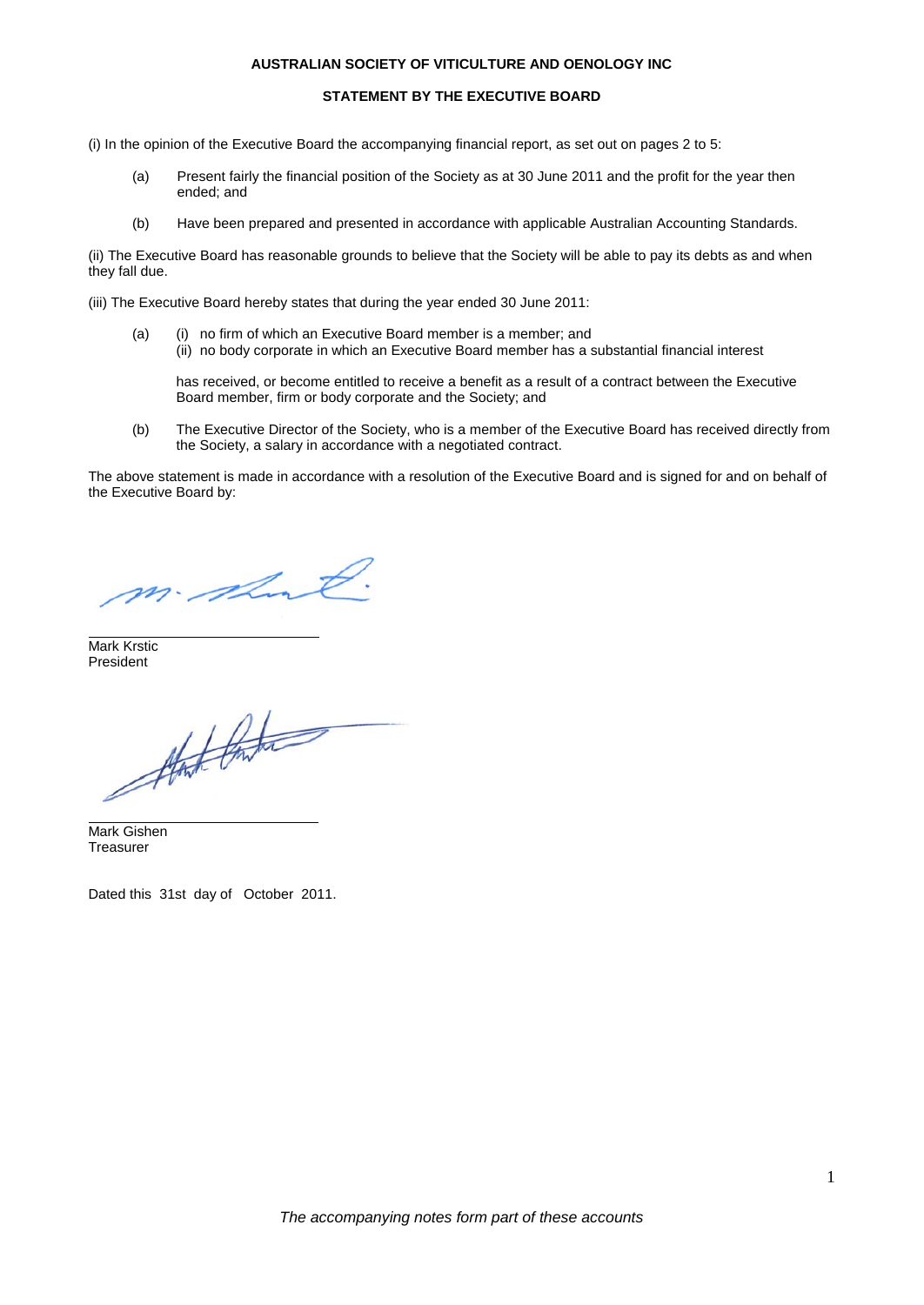## **BALANCE SHEET**

## **AS AT 30 JUNE 2011**

|                                                      | 2011     | 2010      |
|------------------------------------------------------|----------|-----------|
|                                                      | \$       | \$        |
| <b>MEMBERS' FUNDS</b>                                |          |           |
| <b>Retained Earnings</b>                             | 26,424   | 102,464   |
| <b>Operating Surplus (Deficit)</b>                   | 52,933   | (76, 703) |
| <b>Voluntary Levies</b>                              | 7,573    | 7,573     |
| <b>TOTAL ACCUMULATED FUNDS</b>                       | 86,930   | 33,334    |
| Represented by:                                      |          |           |
| <b>Current Assets</b>                                |          |           |
| Cash on hand                                         |          | 100       |
| Cash at bank                                         | 232,388  | 123,769   |
| <b>Trade Debtors</b>                                 | 2,860    | 49,056    |
| <b>Sundry Debtors</b>                                | 5,472    | 0         |
| Prepayments                                          | 1,525    | 12,140    |
| <b>TOTAL CURRENT ASSETS</b>                          | 242,166  | 185,065   |
| <b>Non-Current Assets</b>                            |          |           |
| Furniture & Office Equipment – at written down value | 8,224    | 16,215    |
| <b>Equity Reserve</b>                                | 7,573    | 7,573     |
| <b>TOTAL NON-CURRENT ASSETS</b>                      | 15,797   | 23,788    |
| <b>TOTAL ASSETS</b>                                  | 257,963  | 208,853   |
| <b>Current Liabilities</b>                           |          |           |
| <b>Trade Creditors</b>                               | 518      | 1,002     |
| Creditors - Other                                    | 20,326   | 17,327    |
| Income (fees) Received in Advance                    | 145,773  | 128,664   |
| Provision for Leave                                  | 0        | 2,907     |
| Payroll liabilities                                  | (6, 335) | 10,216    |
| <b>GST Output Tax</b>                                | 10672    | 15,405    |
| <b>TOTAL CURRENT LIABILITIES</b>                     | 171,034  | 175,520   |
| <b>TOTAL LIABILITIES</b>                             | 171,034  | 175,520   |
| <b>NET ASSETS</b>                                    | 86,930   | 33,334    |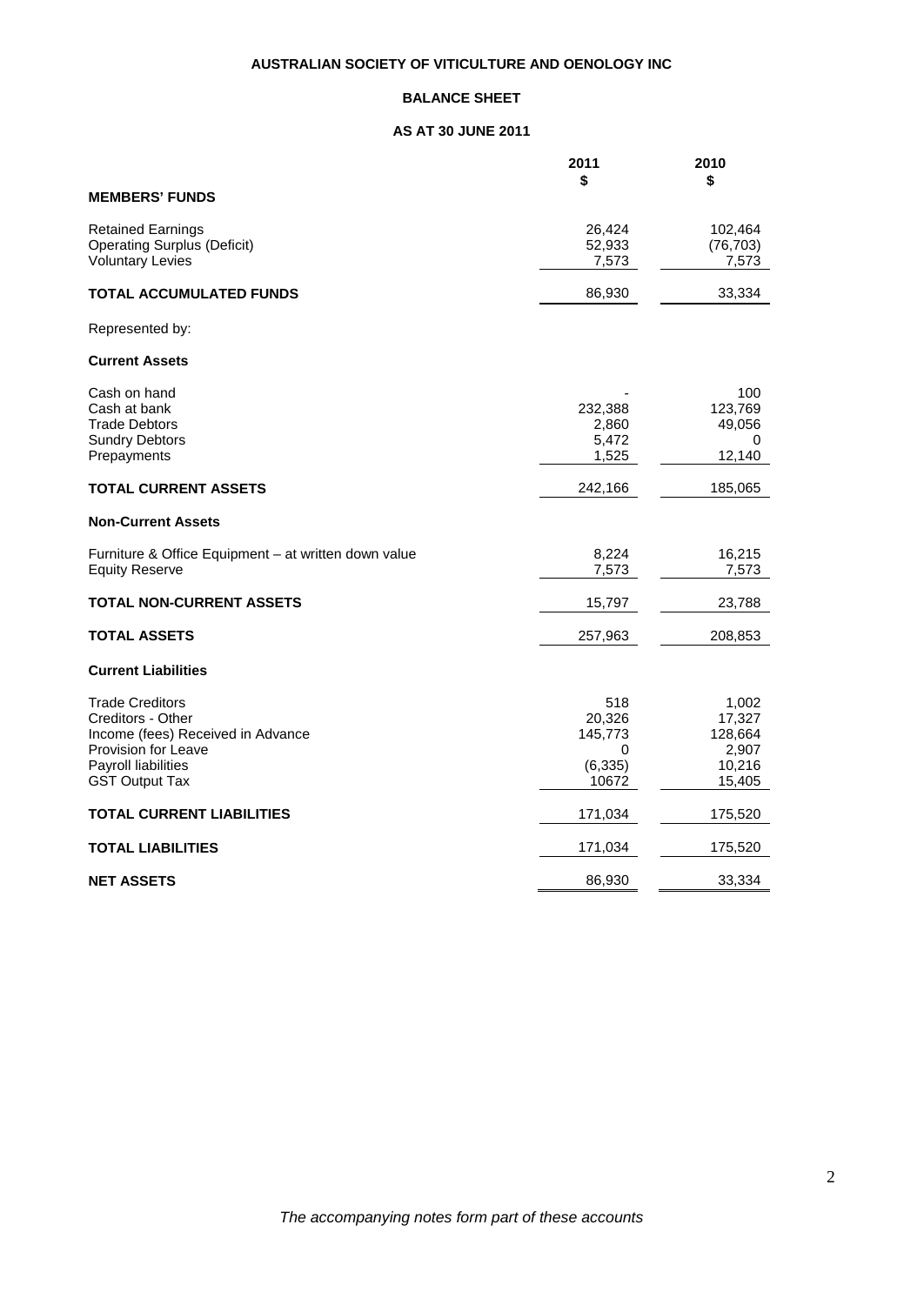### **AUSTRALIAN SOCIETY OF VITICULTURE AND OENOLOGY INC STATEMENT OF INCOME AND EXPENDITURE FOR THE YEAR ENDED 30 JUNE 2011**

| <b>INCOME</b>                                   | 2011            | 2010             |
|-------------------------------------------------|-----------------|------------------|
|                                                 | \$              | \$               |
| Interest                                        | 200             | 2,357            |
| Fees - Current Financial Year                   | 185,092         | 175,329          |
| <b>Voluntary Levy</b>                           | 159             | 7,573            |
| Proceedings                                     | 4,387           | 4,812            |
| Posters                                         | 782             | 1,334            |
| Events                                          | 7,319           | 116,817          |
| Royalties                                       | 12,780          | 14,299           |
| Wine tasting and Aroma kits                     | 3,668           | 2,771            |
| Merchandise (branded)<br>Miscellaneous Income   | 455<br>216      | 0                |
| Wine Show Judge Register                        | 45              | 2,335<br>732     |
| <b>WISA Sub-lease</b>                           | 0               | 3,341            |
| Sponsorship                                     | 11,000          | 48,897           |
| <b>TOTAL INCOME</b>                             | 226,103         | 380,595          |
|                                                 |                 |                  |
| <b>LESS EXPENDITURE</b>                         |                 |                  |
| Accounting & Audit Fees                         | 800             | 750              |
| Admin & Services, Plant hire                    | 12,307          | 737              |
| Advertising                                     | 364             | 2,740            |
| <b>Bank Charges</b>                             | 2,989           | 6,404            |
| Cleaning                                        | 173             | 1,418            |
| Consultancy                                     | 0               | 12,179           |
| Depreciation<br>Electricity                     | 7,990<br>434    | 12,582<br>1,485  |
| Events                                          | 10,068          |                  |
| Insurance                                       | 3,985           | 74,543<br>4,301  |
| Legal Fees                                      | 0               | 48               |
| <b>Office Supplies</b>                          | 0               | 398              |
| Sponsorship                                     | 0               | 1,819            |
| <b>ICT Support</b>                              | 3,840           | 14,958           |
| <b>Newsletters</b>                              | 0               | 1,350            |
| Telephony incl ISP                              | 3,659           | 9,652            |
| Teleconferences                                 | 1,336           | 1,004            |
| Postage, Couriers & Freight                     | 2,341           | 12,453           |
| Printing & stationary                           | 1,347           | 3,568            |
| Provision for Leave                             | $-2,907$        | $-4,721$         |
| Repairs & Maintenance                           | 0               | 85               |
| Rent                                            | 4,188           | 23,164           |
| Sponsorship                                     | 0               | 1,080            |
| Wine Show Auditing                              | 0               | 1,277            |
| <b>Staff Development &amp; Training</b>         | 4,030           | 6,905            |
| Board development training                      | 0               | 2,449            |
| Miscellaneous                                   | 831             | 0                |
| Subscriptions                                   | 560             | 1,073            |
| Travel - Committee                              | 1,403           | 9,882            |
| Travel - EO/Staff                               | 1,578           | 17,350           |
| <b>Manuscript Central Management</b>            | 0               | 4,476            |
| Salaries                                        | 34,006          | 123,510          |
| Salaries - on costs                             | 4,341           | 14,878           |
| Admin Management Service                        | 0               | 322              |
| <b>Bookkeeping Services</b>                     | 798             | 0                |
| Website Hosting & Maintenance<br>Goods for Sale | 1,052           | 4,414            |
| <b>AJGWR</b>                                    | 2,987<br>68,671 | 14,922<br>73,846 |
|                                                 |                 |                  |
| <b>TOTAL EXPENDITURE</b>                        | 173,169         | 457,299          |
| <b>SURPLUS (DEFICIT)</b>                        | 52,934          | -76,703          |